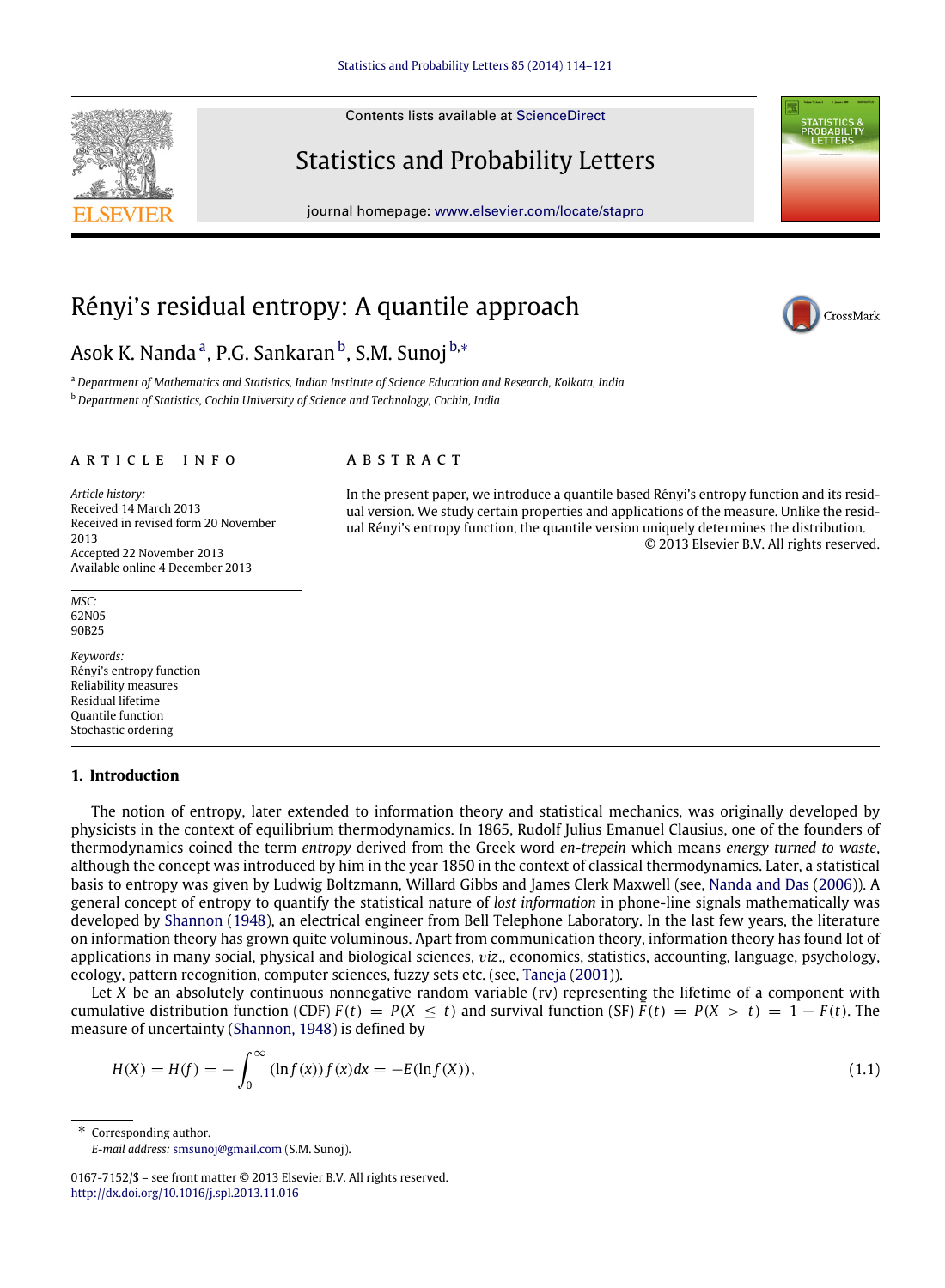where  $f(t)$  is the probability density function (PDF) of *X*. Eq. [\(1.1\)](#page-0-3) gives the expected uncertainty contained in  $f(t)$  about the predictability of an outcome of *X*, which is known as Shannon information measure. Since the measure [\(1.1\)](#page-0-3) may not be appropriate for used items, [Ebrahimi](#page-6-0) [\(1996\)](#page-6-0) modified [\(1.1\)](#page-0-3) using the residual rv, given by

<span id="page-1-0"></span>
$$
H(X; t) = H(f; t) = -\int_{t}^{\infty} \left(\frac{f(x)}{\bar{F}(t)}\right) \ln\left(\frac{f(x)}{\bar{F}(t)}\right) dx.
$$
\n(1.2)

*H*(*X*; *t*) is known as the Shannon residual entropy function. Note that  $H(X; t) = H(X_t)$ , where  $X_t = (X - t|X > t)$  is the residual time associated to *X*. For more properties of [\(1.1\)](#page-0-3) and [\(1.2\),](#page-1-0) we refer to [Ebrahimi](#page-6-1) [and](#page-6-1) [Pellery](#page-6-1) [\(1995\)](#page-6-1), [Asadi](#page-6-2) [and](#page-6-2) [Ebrahimi](#page-6-2) [\(2000\)](#page-6-2) and [Borzadaran](#page-6-3) [et al.](#page-6-3) [\(2007\)](#page-6-3).

There are several generalizations of [\(1.1\)](#page-0-3) available in the literature. One generalization is due to [Rényi](#page-7-3) [\(1961\)](#page-7-3). For a nonnegative rv *X* the Rényi's entropy is defined as

<span id="page-1-1"></span>
$$
H_{\beta}(X) = \frac{1}{1 - \beta} \ln \int_0^{\infty} (f(x))^{\beta} dx, \quad \beta > 0, \ \beta \neq 1,
$$
\n(1.3)

which, as  $\beta \to 0$ , reduces to Shannon's entropy. For used items, a residual version of Rényi's entropy is due to [Abraham](#page-6-4) [and](#page-6-4) [Sankaran](#page-6-4) [\(2005\)](#page-6-4), given by

<span id="page-1-2"></span>
$$
H_{\beta}(X; t) = \frac{1}{1-\beta} \ln \int_{t}^{\infty} \left(\frac{f(x)}{\bar{F}(t)}\right)^{\beta} dx, \quad \beta > 0, \ \beta \neq 1.
$$
 (1.4)

When the system has the age *t*,  $H_\beta(X; t)$  provides the spectrum of Rényi's information on the remaining life of the system for different values of  $\beta$ . Obviously,  $H_\beta(X; 0) = H_\beta(X)$ . For more properties and applications of [\(1.3\)](#page-1-1) and [\(1.4\),](#page-1-2) one could refer to [Song](#page-7-4) [\(2001\)](#page-7-4), [Asadi](#page-6-5) [et al.](#page-6-5) [\(2005](#page-6-5)[,](#page-6-6) [2006\),](#page-6-6) [Baratpour](#page-6-7) [et al.](#page-6-7) [\(2008\)](#page-6-7), [Zarezadeh](#page-7-5) [and](#page-7-5) [Asadi](#page-7-5) [\(2010\)](#page-7-5), [Li](#page-7-6) [and](#page-7-6) [Zhang](#page-7-6) [\(2011\)](#page-7-6), [Fashandi](#page-6-8) [and](#page-6-8) [Ahmadi](#page-6-8) [\(2012\)](#page-6-8) and the references therein.

All these theoretical results and applications thereof are based on the distribution function. A probability distribution can also be specified in terms of the quantile functions (QFs). Recently, it has been showed by many authors that the QF defined by

<span id="page-1-4"></span>
$$
Q(u) = F^{-1}(u) = \inf\{t \mid F(t) \ge u\}, \quad 0 \le u \le 1
$$
\n(1.5)

is an efficient and equivalent alternative to the distribution function in modelling and analysis of statistical data (see [Gilchrist](#page-7-7) [\(2000\)](#page-7-7), [Nair](#page-7-8) [and](#page-7-8) [Sankaran](#page-7-8) [\(2009\)](#page-7-8)). In many cases, QF is more convenient as it is less influenced by extreme observations, and thus provides a straightforward analysis with a limited amount of information. For detailed and recent studies on QF, its properties and usefulness in the identification of models we refer to [Nair](#page-7-9) [et al.](#page-7-9) [\(2008,](#page-7-9) [2011\),](#page-7-10) [Nair](#page-7-8) [and](#page-7-8) [Sankaran](#page-7-8) [\(2009\)](#page-7-8), [Sankaran](#page-7-11) [and](#page-7-11) [Nair](#page-7-11) [\(2009\)](#page-7-11), [Sankaran](#page-7-12) [et al.](#page-7-12) [\(2010\)](#page-7-12) and the references therein.

The quantile functions used in applied work like various forms of lambda distributions [\(Ramberg](#page-7-13) [and](#page-7-13) [Schmeiser,](#page-7-13) [1974;](#page-7-13) [Freimer](#page-7-14) [et al.,](#page-7-14) [1988;](#page-7-14) [van](#page-7-15) [Staden](#page-7-15) [and](#page-7-15) [Loots,](#page-7-15) [2009;](#page-7-15) [Gilchrist,](#page-7-7) [2000\)](#page-7-7), the power-Pareto distribution [\(Gilchrist,](#page-7-7) [2000;](#page-7-7) [Hankin](#page-7-16) [and](#page-7-16) [Lee,](#page-7-16) [2006\)](#page-7-16), Govindarajulu distribution [\(Nair](#page-7-10) [et al.,](#page-7-10) [2011\)](#page-7-10) etc. do not have tractable distribution functions. This makes the analytical study of the properties of these distributions by means of [\(1.1\)](#page-0-3) or [\(1.2\)](#page-1-0) difficult. Accordingly, [Sunoj](#page-7-17) [and](#page-7-17) [Sankaran](#page-7-17) [\(2012\)](#page-7-17) introduced quantile versions of the Shannon entropy [\(1.1\)](#page-0-3) and its residual form [\(1.2\).](#page-1-0) The quantile based residual entropy is defined by

$$
\xi(u) = \xi(X; Q(u)) = \ln(1-u) + (1-u)^{-1} \int_{u}^{1} \ln q(p) dp.
$$
\n(1.6)

They have shown that unlike the measure [\(1.2\),](#page-1-0) the quantile based residual entropy function determines the QF uniquely. The definition and properties of the quantile based entropy function of past lifetime are available in [Sunoj](#page-7-18) [et al.](#page-7-18) [\(2013\)](#page-7-18).

In the present paper, we introduce a quantile based Rényi's residual entropy function and study its important properties. The proposed measure has several advantages. First, unlike [\(1.4\),](#page-1-2) the proposed measure uniquely determines the quantile distribution function. Second, we derive entropy functions for certain quantile functions which do not have an explicit form for distribution functions. Finally we provide new characterizations for some families of distributions that are useful in lifetime data analysis.

The rest of the article is organized as follows. In Section [2,](#page-1-3) we give Rényi's entropy in terms of the quantile function. It is shown that the proposed measure determines the distribution uniquely. Various properties of the measure are discussed. We present certain characterization of distributions. In Section [3,](#page-4-0) we present ageing and ordering properties of residual Rényi's entropy function.

### <span id="page-1-3"></span>**2. Quantile based Rényi's residual entropy**

Suppose that *X* is a non-negative rv as described in Section [1.](#page-0-4) When the distribution function *F* is continuous, we have from [\(1.5\),](#page-1-4)  $FQ(u) = u$ , where  $FQ(u)$  represents the composite function  $F(Q(u))$ . Denote the density quantile function by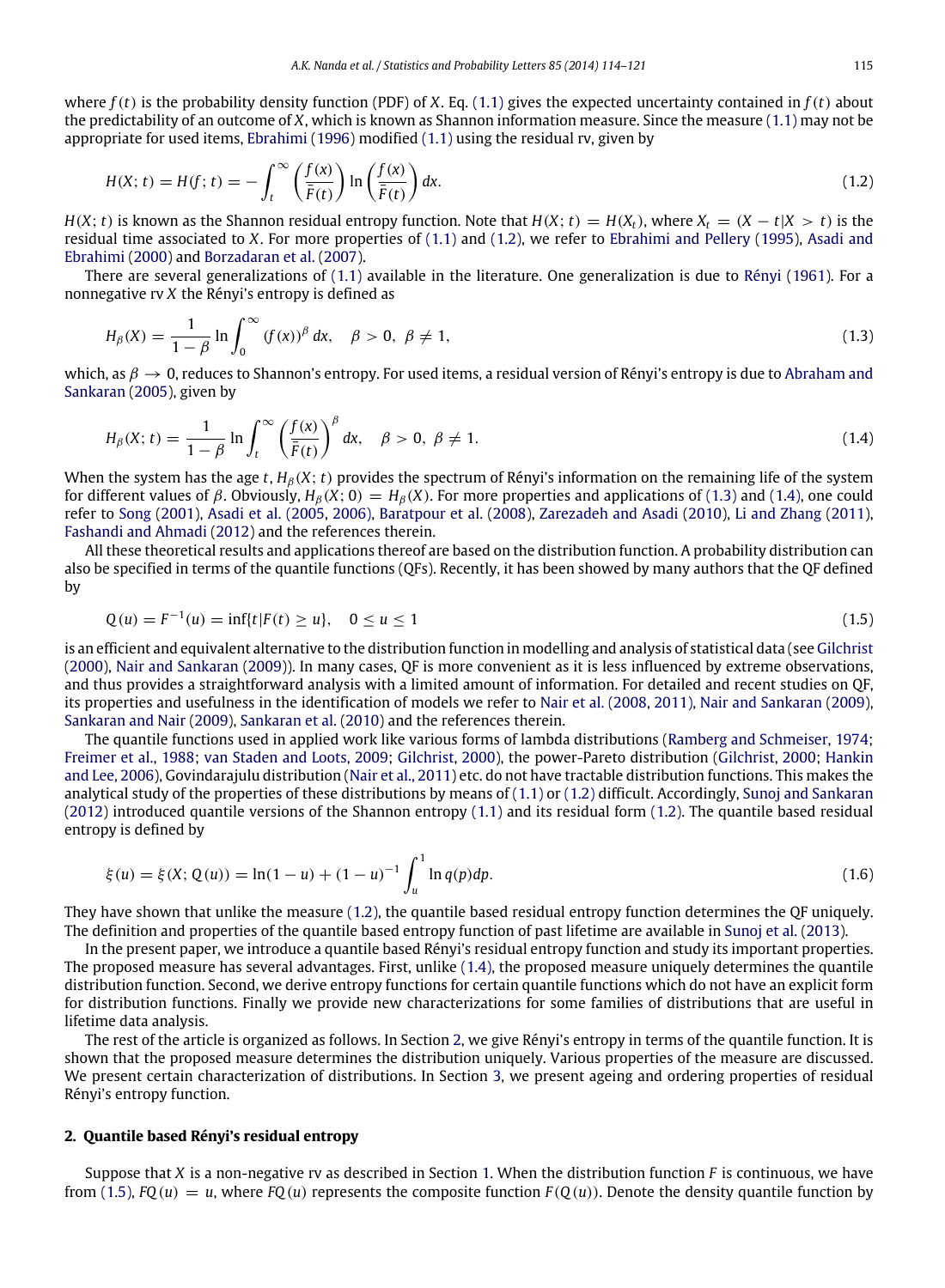| тане т                                                 |  |
|--------------------------------------------------------|--|
| Quantile functions and quantile based Rényi's entropy. |  |

<span id="page-2-0"></span>

| Distribution       | <b>Ouantile functions</b>                                | $H_8(X; Q(u))$                                                                                                                |
|--------------------|----------------------------------------------------------|-------------------------------------------------------------------------------------------------------------------------------|
| Exponential        | $-\frac{1}{x} \ln(1-u)$                                  | $-\frac{\ln \beta}{(1-\beta)} - \ln \lambda$                                                                                  |
| Uniform            | $a + (b - a)u$                                           | $\ln [(b - a)(1 - u)]$                                                                                                        |
| Pareto II          | $\alpha \left[ (1-u)^{-\frac{1}{c}} - 1 \right]$         | $\ln\left(\frac{\alpha}{c}\right) + \frac{1}{(1-\beta)} \ln\left(\frac{c}{\beta(c+1)-1}\right) - \frac{1}{c} \ln(1-u)$        |
| Rescaled beta      | $\alpha$   1 – $(1-u)^{\frac{1}{c}}$                     | $\ln\left(\frac{\alpha}{c}\right) + \frac{1}{(1-\beta)}\ln\left(\frac{c}{\beta(c-1)+1}\right) + \frac{1}{c}\ln(1-u)$          |
| Pareto I           | $\alpha(1-u)^{-\frac{1}{c}}$                             | $\ln\left(\frac{\alpha}{c}\right) + \frac{1}{(1-\beta)} \ln\left(\frac{c}{\beta(c+1)-1}\right) - \frac{1}{c} \ln(1-u)$        |
| Power              | $\alpha u^{\frac{1}{c}}$                                 | $\ln\left(\frac{\alpha}{c}\right) + \frac{1}{(1-\beta)} \ln\left(\frac{c}{\beta(c-1)+1}\right)$                               |
| function           |                                                          | $+\frac{1}{(1-\beta)}\ln(1-u)^{\frac{\beta(c-1)+1}{c}}-\frac{\beta}{(1-\beta)}\ln(1-u)$                                       |
| Generalized Pareto | $\frac{b}{a}\left[ (1-u)^{-\frac{a}{(a+1)}} - 1 \right]$ | $\log\left(\frac{b}{a+1}\right) + \frac{1}{(1-\beta)} \log\left(\frac{a+1}{\beta(2a+1)-a}\right) - \frac{a}{(a+1)} \log(1-u)$ |

 $fQ(u) = f(Q(u))$  (see, [Parzen](#page-7-19) [\(1979\)](#page-7-19)) and the quantile density function by  $q(u) = Q'(u)$ , where the prime denotes the differentiation. Using [\(1.5\),](#page-1-4) differentiation of  $F(Q(u)) = u$  provides

$$
q(u)fQ(u) = 1. \tag{2.1}
$$

<span id="page-2-4"></span>**Table 1**

From [\(1.4\)](#page-1-2) and [\(2.1\),](#page-2-0) Rényi's residual entropy denoted by  $H_B(X; O(u))$  is defined as

$$
(1 - \beta)H_{\beta}(X; Q(u)) = \ln \int_{Q(u)}^{\infty} \frac{f^{\beta}(x)}{(1 - u)^{\beta}} dx
$$
  
=  $\ln \int_{u}^{1} \frac{(fQ(p))^{\beta}}{(1 - u)^{\beta}} q(p) dp$   
=  $\ln \int_{u}^{1} \left(\frac{1}{(1 - u)q(p)}\right)^{\beta} q(p) dp$   
=  $\ln \int_{u}^{1} \frac{1}{(1 - u)^{\beta}} (q(p))^{1-\beta} dp.$  (2.2)

The above expression may be referred as Rényi's residual quantile entropy. For different values of  $\beta$ ,  $H_B(X; Q(u))$  in [\(2.2\)](#page-2-1) provides the spectrum of Rényi's information contained in the conditional density about the predictability of an outcome of *X* until 100(1 − *u*)% point of distribution. As *u* → 0, the expression [\(2.2\)](#page-2-1) gives the Rényi's quantile entropy, which is the quantile version of [\(1.3\).](#page-1-1) Eq. [\(2.2\)](#page-2-1) can also be written as

<span id="page-2-1"></span>
$$
(1 - \beta)H_{\beta}(X; Q(u)) = \ln \int_{u}^{1} (q(p))^{1-\beta} dp - \beta \ln(1-u)
$$

or

<span id="page-2-2"></span>
$$
\int_{u}^{1} (q(p))^{1-\beta} dp = (1-u)^{\beta} \exp [(1-\beta)H_{\beta}(X; Q(u))].
$$
\n(2.3)

Differentiating [\(2.3\)](#page-2-2) with respect to *u*, we get

$$
(q(u))^{1-\beta} = (1-u)^{\beta-1} \exp \left[ (1-\beta) H_{\beta}(X; Q(u)) \right] \left[ \beta - (1-\beta)(1-u) H'_{\beta}(X; Q(u)) \right],
$$

which leads to

<span id="page-2-3"></span>
$$
q(u) = \frac{\exp\left[H_{\beta}(X; Q(u))\right]}{(1-u)} \left[\beta - (1-\beta)(1-u)H'_{\beta}(X; Q(u))\right]^{\frac{1}{(1-\beta)}}.
$$
\n(2.4)

The residual Rényi's entropy  $H_\beta(X; t)$  given in [\(1.4\)](#page-1-2) in general does not provide an explicit relationship between  $H_\beta(X; t)$ and  $f(t)$ . [Asadi](#page-6-5) [et al.](#page-6-5) [\(2005\)](#page-6-5) have proved that  $H_\beta(X; t)$  uniquely determines the distribution when the density function is monotone. However, Eq. [\(2.4\)](#page-2-3) provides a direct relationship between  $q(u)$  and  $H_\beta(X; Q(u))$  which shows that  $H_\beta(X; Q(u))$ uniquely determines the underlying distribution. For example, when  $H_\beta(X; Q(u)) = a + bu$ , a linear function in *u*, then from [\(2.4\)](#page-2-3) the quantile density function  $q(u)$  is of the form  $q(u) = \frac{\exp(a+bu)}{(1-u)} [\beta - (1-\beta)b(1-u)]^{\frac{1}{1-\beta}}$ . On the other hand, for the residual entropy function  $H_\beta(X; t)$  given in [\(1.4\),](#page-1-2) no direct relationship exists analogous to [\(2.4\)](#page-2-3) that determines the distribution uniquely. [Table 1](#page-2-4) provides some important quantile lifetime models and its  $H_\beta(X; Q(u))$ .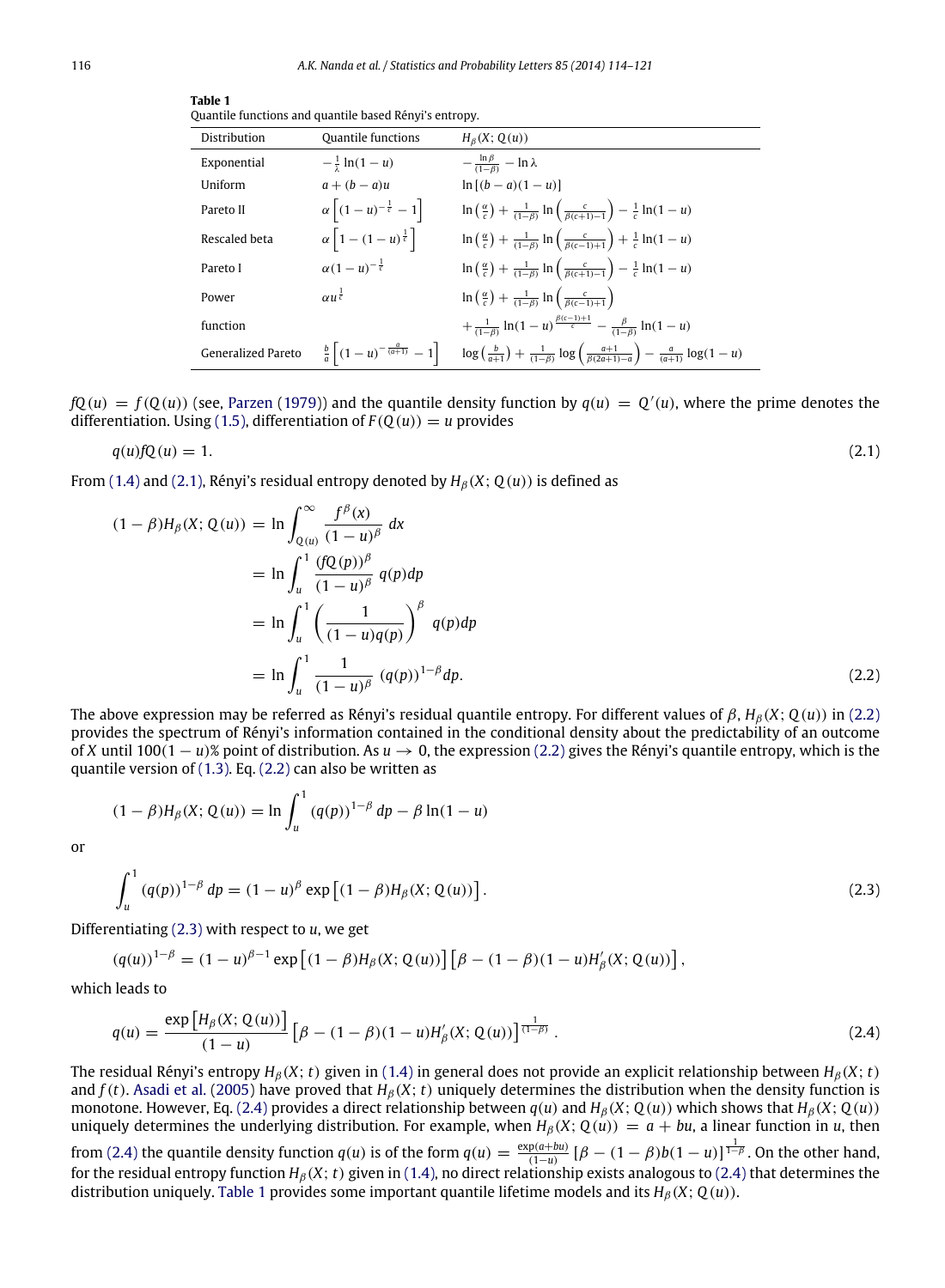Unlike the models in [Table 1,](#page-2-4) there are some models that do not have any closed form expressions for CDF or PDF, but have simple QF's or quantile density functions. For instance, consider the quantile density function (see [Nair](#page-7-10) [et al.](#page-7-10) [\(2011\)](#page-7-10)) given by

$$
q(u) = cu^{\alpha}(1-u)^{\frac{1}{1-\beta}}.
$$
\n(2.5)

From [\(2.5\),](#page-3-0) we get  $H_\beta(X; Q(u))$  as

<span id="page-3-0"></span>
$$
H_{\beta}(X; Q(u)) = \ln c - \frac{1}{(1-\beta)} \ln [\alpha(1-\beta) + 1][\alpha(1-\beta) + 2] - \frac{\beta}{(1-\beta)(1-u)}
$$
  
+ 
$$
\frac{1}{(1-\beta)} \ln [(\alpha(1-\beta) + 2) (1 - u^{\alpha(1-\beta)+1}) - (\alpha(1-\beta) + 2) (1 - u^{\alpha(1-\beta)+1})].
$$

When the quantile density function is of the form

$$
q(u) = (1 - u)^{-A} (-\ln(1 - u))^{-M},
$$

then  $H_\beta(X; Q(u))$  becomes

<span id="page-3-2"></span>
$$
H_{\beta}(X; Q(u)) = \frac{1 - M(1 - \beta)}{(1 - \beta)} \ln(-\ln(1 - u)) - \frac{1}{(1 - \beta)} \ln(M(1 - \beta) - 1) - \frac{\beta}{(1 - \beta)} \ln(1 - u). \tag{2.6}
$$

To study ageing behaviour of *H*<sup>β</sup> (*X*; *Q*(*u*)), we differentiate [\(2.2\)](#page-2-1) with respect to *u*, which gives

$$
(1 - \beta) \frac{d}{du} H_{\beta}(X; Q(u)) = \frac{d}{du} \left[ \ln \int_{u}^{1} (q(p))^{1-\beta} dp - \beta \ln(1-u) \right]
$$
  
= 
$$
\frac{(q(u))^{1-\beta}}{\int_{u}^{1} (q(p))^{1-\beta} dp} + \frac{\beta}{1-u}
$$
  
= 
$$
\frac{\beta \int_{u}^{1} (q(p))^{1-\beta} dp - (1-u)(q(u))^{1-\beta}}{(1-u) \int_{u}^{1} (q(p))^{1-\beta} dp}.
$$

**Case I**: Let  $0 < \beta < 1$ . If  $H_\beta(X; Q(u))$  is increasing in *u*, then we have

$$
\beta\int_u^1(q(p))^{1-\beta}dp\geqslant (1-u)(q(u))^{1-\beta},
$$

which leads to

$$
e^{(1-\beta)H_{\beta}(X;Q(u))} \geq \frac{1}{\beta} [q(u)(1-u)]^{1-\beta}
$$

$$
= \frac{(H(u))^{\beta-1}}{\beta},
$$

where  $H(u)$  is the hazard quantile function defined by

$$
H(u) = [(1 - u)q(u)]^{-1}.
$$

 $H(u)$  explains the conditional probability of failure in the next small interval of time given survival until 100(1 – *u*)% point of distribution (see [Nair](#page-7-8) [and](#page-7-8) [Sankaran](#page-7-8) [\(2009\)](#page-7-8)). The above inequality can be rewritten as

<span id="page-3-1"></span>
$$
H_{\beta}(X; Q(u)) \geq -\ln H(u) - \frac{\ln \beta}{1 - \beta}.
$$
\n(2.7)

It is to be noted that, as  $\beta \rightarrow 1$ –, the right hand side of [\(2.7\)](#page-3-1) tends to  $1 - \ln H(u)$ . **Case II**: Let  $\beta > 1$ . If  $H_\beta(X; Q(u))$  is increasing in *u*, then we have

$$
\beta \int_u^1 (q(p))^{1-\beta} dp \leq (1-u) (q(u))^{1-\beta},
$$

which can equivalently be written as

$$
e^{(1-\beta)H_{\beta}(X;Q(u))} \leq \frac{1}{\beta} [q(u)(1-u)]^{1-\beta}
$$
  
= 
$$
\frac{(H(u))^{\beta-1}}{\beta},
$$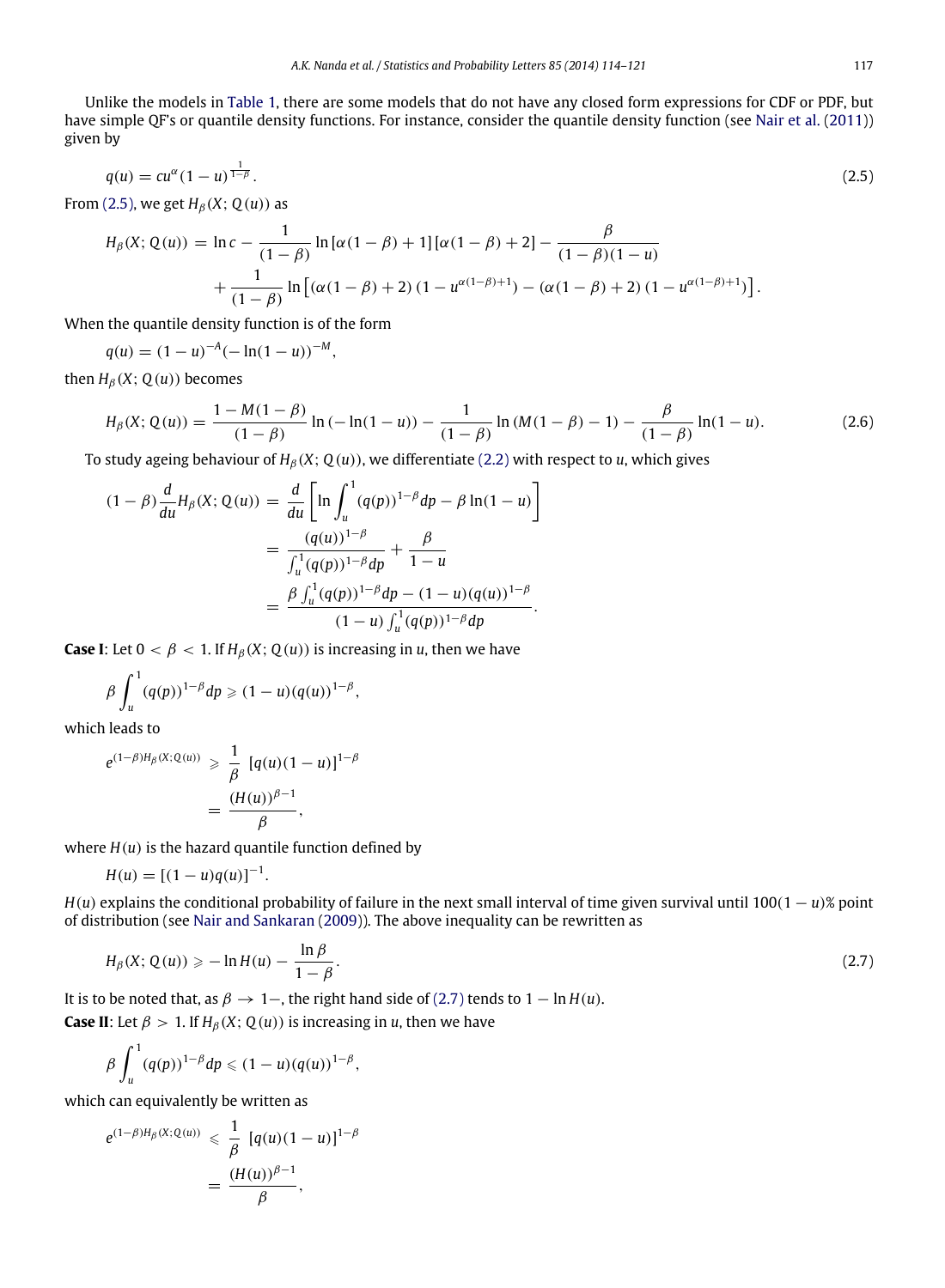or

<span id="page-4-1"></span>
$$
H_{\beta}(X; Q(u)) \geq -\ln H(u) - \frac{\ln \beta}{1 - \beta}.
$$
\n(2.8)

As β → 1+, the right hand side of [\(2.8\)](#page-4-1) tends to 1−ln *H*(*u*). Thus, we see that, as β → 1, we get the bounds for the residual quantile entropy function given in [Sunoj](#page-7-17) [and](#page-7-17) [Sankaran](#page-7-17) [\(2012\)](#page-7-17), as expected. We prove later that equality in [\(2.8\)](#page-4-1) holds if and only if the underlying distribution is exponential.

When  $H_\beta(X; Q(u))$  is decreasing in *u*, the derivation is similar. Now, combining the above two cases, we get the bounds for  $H_\beta(X; Q(u))$  as given below. It is to be noted that the bounds do not depend on whether  $\beta$  is greater than or less than unity.

**Theorem 2.1.** *If*  $H_B(X; Q(u))$  *is increasing (decreasing) in u, then* 

$$
H_{\beta}(X; Q(u)) \geqslant (\leqslant) \frac{\ln \beta}{\beta - 1} - \ln H(u)
$$
  

$$
\rightarrow 1 - \ln H(u), \quad \text{as } \beta \rightarrow 1.
$$

Next we prove a characterization theorem for exponential, Pareto II and rescaled beta models using  $H_\beta(X; Q(u))$ .

#### **Theorem 2.2.** *The relationship*

<span id="page-4-2"></span>
$$
H_{\beta}(X; Q(u)) = A + B \ln(1 - u)
$$
\n(2.9)

*where A*  $> 0$  *holds for u*  $> 0$ , *if and only if X follows exponential when*  $B = 0$ , Pareto II when B  $< 0$  and rescaled beta when  $B > 0$ .

**Proof.** The necessary part follows from [Table 1](#page-2-4) and the converse part follows from [\(2.4\).](#page-2-3)

**Remark 2.1.** When  $A = 0$  and  $B > 0$ , Eq. [\(2.9\)](#page-4-2) is a characterization of Uniform distribution.

## <span id="page-4-0"></span>**3. Ageing and ordering properties**

We now study the ageing and ordering properties of  $H_\beta(X; Q(u))$ .

**Definition 3.1.** *X* is said to have increasing (decreasing) Rényi's quantile entropy (IRRQE) (DRRQE) if  $H_\beta(X; Q(u))$  is nondecreasing (nonincreasing) in *u*.

For exponential distribution  $H_\beta(X; Q(u))$  is constant so that it is the boundary class of the above two nonparametric classes. For the exponential distribution, the hazard quantile function  $H(u)$  is also constant. When *X* follows  $U(0, 1)$ ,  $Q(u) = u$ , but  $H_\beta(X; Q(u)) = \ln(1-u)$ . Therefore  $H_\beta(X; Q(u))$  is nonincreasing in *u*, while its hazard quantile  $H(u) = \frac{1}{1-u}$  is nondecreasing. On the other hand, when *X* follows Pareto II,  $H_\beta(X; Q(u))$  is nondecreasing in *u*, while  $H(u)$  is nonincreasing in *u*. Also from [\(2.6\),](#page-3-2) we have  $H'_{\beta}(X; Q(u)) = \frac{1 - M(1 - \beta)}{(1 - \beta)(- \ln(1 - u))(1 - u)} + \frac{\beta}{(1 - \beta)(1 - u)}$  which is positive for  $0 < M < 1, 0 < \beta < 1$ , and negative for  $M < 0$ ,  $\beta > 1$ . These observations establish the fact that there is no direct relationship between increasing (decreasing) hazard rate (IHR) (DHR) class and IRRQE (DRRQE) class.

Below we see how the monotonicity of  $H_\beta(X; Q(u))$  is affected by increasing transformation. The following lemma helps us to prove the results on monotonicity of  $H_\beta(X; Q(u))$ .

<span id="page-4-5"></span>**Lemma 3.1.** Let  $f(u, x) : \mathbb{R}_+^2 \to \mathbb{R}_+$  and  $g : \mathbb{R}_+ \to \mathbb{R}_+$  be any two functions. If  $\int_u^\infty f(u, x) dx$  is increasing and  $g(u)$  is *increasing (decreasing) in u, then*  $\int_u^{\infty} f(u, x)g(x)dx$  *is increasing (decreasing) in u, provided the integrals exist.* 

**Proof.** Given that  $\int_u^\infty f(u, x) dx$  is increasing in *u*. This means that

<span id="page-4-3"></span>
$$
\int_{u}^{\infty} \frac{\partial}{\partial u} (f(u, x)g(u)) dx \geqslant (\leqslant) f(u, u)g(u).
$$
\n(3.1)

We have to show that  $\int_u^\infty f(u,x)g(x)dx$  is increasing (decreasing) in *u*, which means

<span id="page-4-4"></span>
$$
\int_{u}^{\infty} \frac{\partial}{\partial u} f(u, x) g(x) dx \geqslant (\leqslant) f(u, u) g(u).
$$
\n(3.2)

From [\(3.1\)](#page-4-3) and [\(3.2\),](#page-4-4) it is sufficient to show that

$$
\int_u^\infty \frac{\partial}{\partial u} f(u, x) g(x) dx \geqslant (\leqslant) \int_u^\infty \frac{\partial}{\partial u} (f(u, x) g(u)) dx.
$$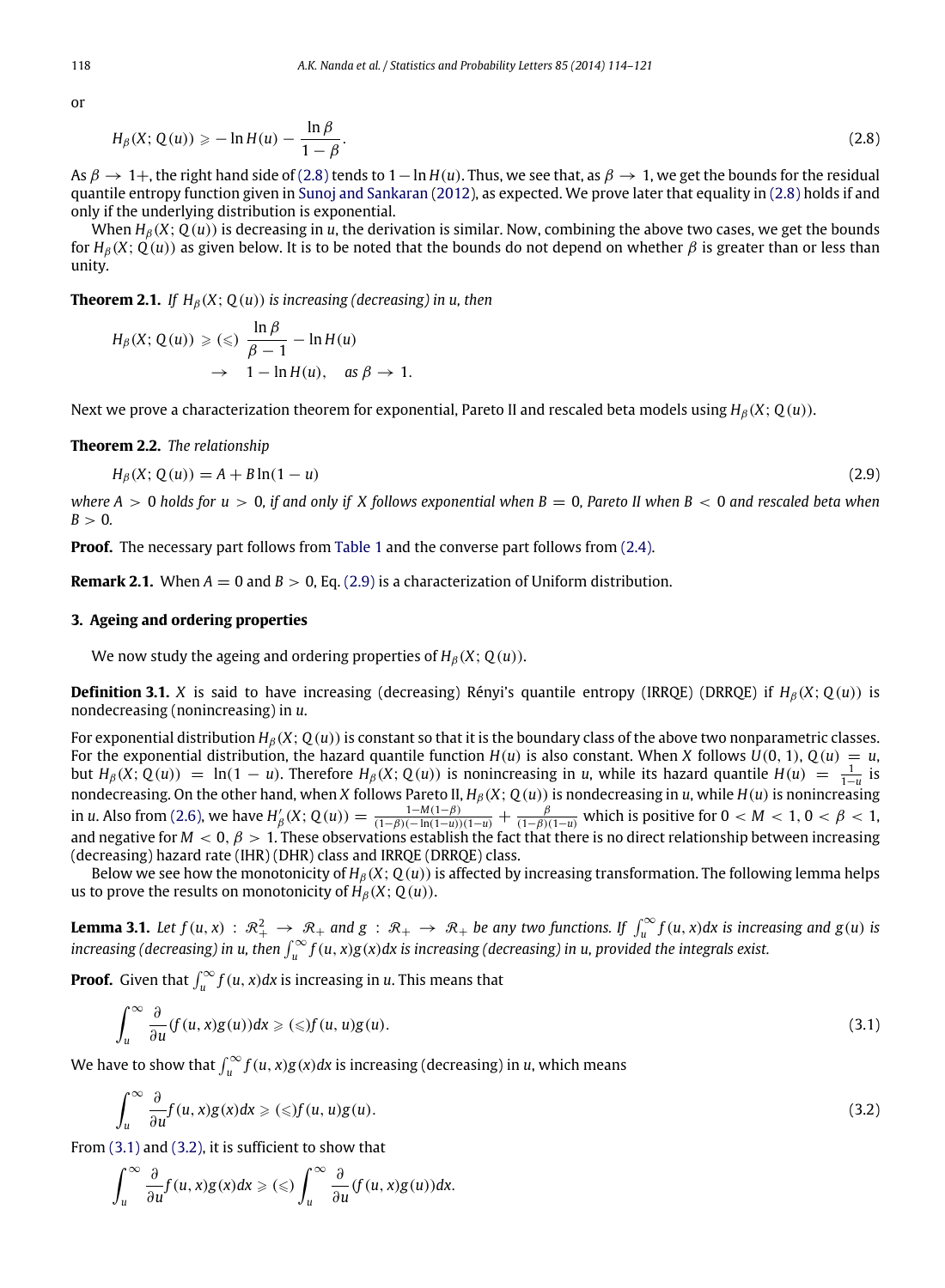Or, equivalently,

$$
\int_u^\infty \frac{\partial}{\partial u} (f(u,x) (g(x) - g(u))) dx \geqslant (\leqslant) 0.
$$

This holds if  $g(.)$  is increasing (decreasing).

<span id="page-5-1"></span>In the following theorem, we write  $H_\beta(z)$  to mean that it is the  $H_\beta$  function, as defined earlier, for the random variable *Z*.

**Theorem 3.1.** *For a nonnegative random variable X, define Y =*  $\phi$ *(X), where*  $\phi$ ( $\cdot$ ) *is a nonnegative, real-valued, increasing and convex (concave) function. Denote*  $Q_X(u)$  *and*  $Q_X(u)$  *as QF's of rv's X and Y respectively.* 

(i) For  $0 < \beta < 1$ ,  $H_\beta^Y\left(Q_Y(u)\right)$  is increasing (decreasing) in u whenever  $H_\beta^X\left(Q_X(u)\right)$  is increasing (decreasing) in u.

(ii) For  $\beta > 1$ ,  $H_\beta^Y\left(Q_Y(u)\right)$  is decreasing (increasing) in u whenever  $H_\beta^X\left(Q_X(u)\right)$  is increasing (decreasing) in u.

**Proof.** (i) Denote  $q_X(.)$  as the quantile density function of *X*. From the given condition, we have

$$
\frac{1}{1-\beta}\ln\int_{u}^{1}\frac{(q_{X}(p))^{1-\beta}}{(1-u)^{\beta}}dp
$$
 is increasing (decreasing) in u,

which gives that

$$
\ln \int_{u}^{1} \frac{(q_X(p))^{1-\beta}}{(1-u)^{\beta}} dp
$$
 is increasing (decreasing) in u.

Now, from the definition of  $H_\beta$ , we have

$$
(1 - \beta)H_{\beta}^{Y}(Q_{Y}(u)) = \ln \int_{u}^{1} \frac{(q_{Y}(p))^{1-\beta}}{(1-u)^{\beta}} dp
$$
  
=  $\ln \int_{u}^{1} \frac{[q_{X}(p)\phi'(Q_{X}(p))]^{1-\beta}}{(1-u)^{\beta}} dp.$ 

This can equivalently be written as

<span id="page-5-0"></span>
$$
H_{\beta}^{Y}(Q_{Y}(u)) = \frac{1}{1-\beta} \ln \int_{u}^{1} \left[ \frac{(q_{X}(p))^{1-\beta}}{(1-u)^{\beta}} \right] (\phi'(Q_{X}(p)))^{1-\beta} dp.
$$
 (3.3)

Since  $0 < \beta < 1$  and  $\phi$  is nonnegative, increasing and convex (concave), we have  $\big[\phi'(Q(p))\big]^{1-\beta}$  is increasing (decreasing) and is nonnegative. Hence, by [Lemma 3.1,](#page-4-5) [\(3.3\)](#page-5-0) is increasing (decreasing). This proves (i). When  $\beta > 1$ ,  $[\phi'(Q(p))]^{1-\beta} =$  $\frac{1}{[\phi'(\mathbb{Q}(p))]^{\beta-1}}$  is decreasing (increasing) in p, since  $\phi$  is increasing and convex (concave). Hence, we have

$$
\frac{1}{1-\beta}\ln\int_u^1\left[\frac{(q_X(p))^{1-\beta}}{(1-u)^\beta}\right]\left(\phi'(Q_X(p))\right)^{1-\beta}dp
$$

is decreasing (increasing) *u*.

The following example illustrates the utility of [Theorem 3.1.](#page-5-1)

**Example 3.1.** Let *X* have the exponential distribution with failure rate  $\lambda$  and let  $Y = X^{1/\alpha}, \alpha > 0$ . Then *Y* has Weibull distribution with  $Q(u) = \lambda^{-1/\alpha}(-\ln(1-u))^{1/\alpha}$ . The function  $\phi(x) = x^{1/\alpha}, x > 0, \alpha > 0$  is convex (concave) if  $0 < \alpha < 1$  ( $\alpha > 1$ ) and is nonnegative. Thus due to [Theorem 3.1,](#page-5-1) for  $0 < \beta < 1$  and  $0 < \alpha < 1$  the Weibull distribution is IRRQE. For  $\beta > 1$  and  $\alpha > 1$ , Weibull distribution is DRRQE.

Below we define a stochastic order based on the comparison of *H*β functions corresponding to two nonnegative random variables *X* and *Y*.

**Definition 3.2.** *X* is said to be smaller than *Y* in the Rényi quantile entropy order (written as  $X \leq_{RQE} Y$ ), if  $H^X_\beta(Q_X(u)) \leq$  $H_\beta^Y(Q_Y(u))$  for all  $u \in [0, 1]$ .

**Example 3.2.** Suppose  $X_i$  follows an exponential distribution with parameter  $\lambda_i$ ,  $i = 1, 2$ , we can easily see that  $\lambda_1 \geq \lambda_2$ implies that  $X_1\leqslant_{RQE}X_2$ . Suppose that  $X_i$  follows Pareto I distribution with parameters  $\alpha_i=1$  and  $b_i=\frac{1}{c_i},$   $i=1,$  2. If  $b_1< b_2$ and  $0 < \beta < 1(\beta > 1)$ , then  $X_1 \leq RQE \leq)X_2$ .

Below we see that the RQE order defined above is a partial order.

**Theorem 3.2.** *The RQE order defined above is reflexive, associative and anti-symmetric.*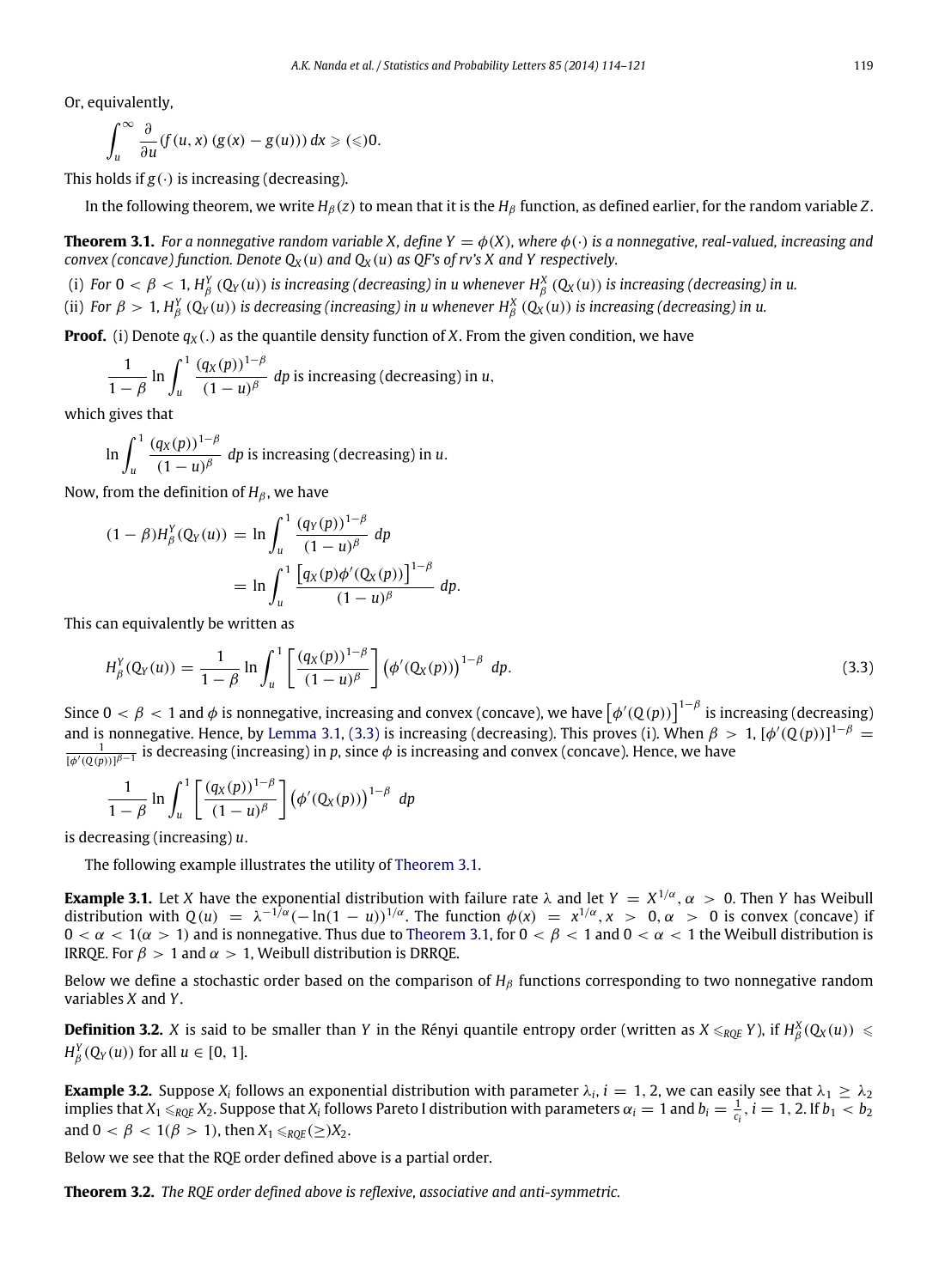**Proof.** From the definition of the RQE order the reflexive and associative properties are easy to verify. To prove the antisymmetric property, we note that  $X \leq_{ROF} Y$  and  $Y \leq_{ROF} X$  together give  $q_X(u) = q_Y(u)$  for all  $u \in [0, 1]$ . This gives *Q*<sup>*X*</sup> (*u*) = *Q*<sup>*Y*</sup> (*u*) for all *u* ∈ [0, 1].

We now show that the RQE order is closed under increasing convex transformation. We state below a lemma, which is used to prove the theorem.

**Lemma 3.2.** Let  $f(u, x) : [0, 1] \times \mathcal{R}_+ \to \mathcal{R}_+$  be such that  $\int_u^1 f(u, x) dx \ge 0$  for all  $u \in [0, 1]$ , and  $g(x)$  be any nonnegative  $\int u \, dv = \int u \, dv$  *function in x. Then*  $\int_u^1 f(u, x) g(x) dx \ge 0$ .

**Theorem 3.3.** Let X and Y be two random variables such that  $X \leq_{ROE} Y$ . Then, for any nonnegative increasing convex function  $\phi$ , *we have*  $\phi(X) \leq_{ROE} \phi(Y)$ *.* 

**Proof.** We first consider the case when  $0 < \beta < 1$ . To show  $\phi(X) \leq_{ROE} \phi(Y)$ , it is enough to show that, for all  $u \in [0, 1]$ ,

<span id="page-6-11"></span>
$$
\frac{1}{1-\beta}\ln\int_{u}^{1}\left[\frac{(q_{Y}(p))^{1-\beta}}{(1-u)^{\beta}}\right]\phi'(Q_{Y}(p))^{1-\beta}dp \geq \frac{1}{1-\beta}\ln\int_{u}^{1}\left[\frac{(q_{X}(p))^{1-\beta}}{(1-u)^{\beta}}\right]\phi'(Q_{X}(p))^{1-\beta}dp.
$$
\n(3.4)

Since *X*  $\leq_{ROR}$  *Y*, we have, for all  $u \in [0, 1]$ 

<span id="page-6-10"></span>
$$
\frac{1}{1-\beta} \ln \int_{u}^{1} \frac{(q_Y(p))^{1-\beta}}{(1-u)^{1-\beta}} dp \ge \frac{1}{1-\beta} \ln \int_{u}^{1} \frac{(q_X(p))^{1-\beta}}{(1-u)^{1-\beta}} dp,
$$
\n(3.5)

which gives, for all  $u \in [0, 1]$ 

<span id="page-6-9"></span>
$$
\int_{u}^{1} (q_Y(p))^{1-\beta} dp \ge \int_{u}^{1} (q_X(p))^{1-\beta} dp.
$$
\n(3.6)

Thus from [\(3.6\),](#page-6-9) it follows that for  $u \in [0, 1]$ ,  $q_Y(u) \le q_X(u)$ , and so  $Q_Y(u) \ge Q_X(u)$ . Since  $\phi(.)$  is convex,  $\phi'(.)$  is increasing in *u* so that  $\phi'(Q_Y(u)) \ge \phi'(Q_X(u))$ . Thus from [\(3.5\)](#page-6-10) and Lemma 2.2, it follows that the inequality [\(3.4\)](#page-6-11) holds. When  $\beta > 1$ , [\(3.5\)](#page-6-10) leads to

<span id="page-6-12"></span>
$$
\int_{u}^{1} (q_Y(p))^{1-\beta} \, dp \le \int_{u}^{1} (q_X(p))^{1-\beta} \, dp. \tag{3.7}
$$

From [\(3.7\),](#page-6-12) it again follows that  $Q_Y(u)\geq Q_X(u)$  and  $(Q_Y(u))^{1-\beta}\leq (Q_X(u))^{1-\beta}.$  Thus from Lemma 2.2, we obtain

$$
\int_u^1 (q_Y(p))^{1-\beta} \phi'(Q_Y(p)^{1-\beta}) dp \leq \int_u^1 (q_X(p))^{1-\beta} \phi'(Q_X(p)^{1-\beta}) dp,
$$

which leads to [\(3.4\).](#page-6-11) The proof is complete.

**Definition 3.3.** *X* is said to be smaller than *Y* in quantile failure rate ordering  $(X \leq_{OFR} Y)$  if  $H_X(u) \geq H_Y(u)$  for all  $u \geq 0$ .

**Theorem 3.4.** *If*  $X \leq_{OFR} Y$ , then  $X \leq_{ROE} Y$ .

**Proof.** The proof follows from [\(2.2\).](#page-2-1)

#### **Acknowledgements**

We wish to thank the support of the University Grants Commission, India, under the Special Assistance Programme. We thank the referees and the editor for their constructive suggestions.

#### **References**

<span id="page-6-4"></span>Abraham, B., Sankaran, P.G., [2005. Rényi's entropy for residual lifetime distributions. Statist. Papers 46, 17–30.](http://refhub.elsevier.com/S0167-7152(13)00397-0/sbref1)

<span id="page-6-2"></span>Asadi, M., Ebrahimi, N., [2000. Residual entropy and its characterizations in terms of hazard function and mean residual life function. Statist. Probab. Lett.](http://refhub.elsevier.com/S0167-7152(13)00397-0/sbref2) 49, 263–269.

<span id="page-6-6"></span>Asadi, M., Ebrahimi, N., Hamedani, G.G., Soofi, E.S., [2006. Information measures for Pareto distributions and order statistics. In: Balakrishnan, N., et al. \(Eds.\),](http://refhub.elsevier.com/S0167-7152(13)00397-0/sbref3) Advances in Distribution Theory, Order Statistics, and Inference. Birkhauser Boston, pp. 207–223.

<span id="page-6-5"></span>Asadi, M., Ebrahimi, N., Soofi, E.S., [2005. Dynamic generalized information measures. Statist. Probab. Lett. 71, 85–98.](http://refhub.elsevier.com/S0167-7152(13)00397-0/sbref4)

<span id="page-6-7"></span>Baratpour, S., Ahmadi, J., Arghami, N.R., [2008. Characterizations based on Rényi entropy of order statistics and record values. J. Statist. Plann. Inference 138,](http://refhub.elsevier.com/S0167-7152(13)00397-0/sbref5) 2544–2551.

<span id="page-6-3"></span><span id="page-6-0"></span>Borzadaran, G.R.M., Yari, G.H., Pasha, E., [2007. Information measures for some well-known families. Comm. Statist. Theory Methods 36, 669–677.](http://refhub.elsevier.com/S0167-7152(13)00397-0/sbref6) Ebrahimi, N., [1996. How to measure uncertainty about residual lifetime. Sankhyá A 58, 48–57.](http://refhub.elsevier.com/S0167-7152(13)00397-0/sbref7)

<span id="page-6-1"></span>Ebrahimi, N., Pellery, F., [1995. New partial ordering of survival functions based on the notion of uncertainty. J. Appl. Probab. 32, 202–211.](http://refhub.elsevier.com/S0167-7152(13)00397-0/sbref8)

<span id="page-6-8"></span>Fashandi, M., Ahmadi, J., [2012. Characterizations of symmetric distributions based on Rényi entropy. Statist. Probab. Lett. 82, 798–804.](http://refhub.elsevier.com/S0167-7152(13)00397-0/sbref9)